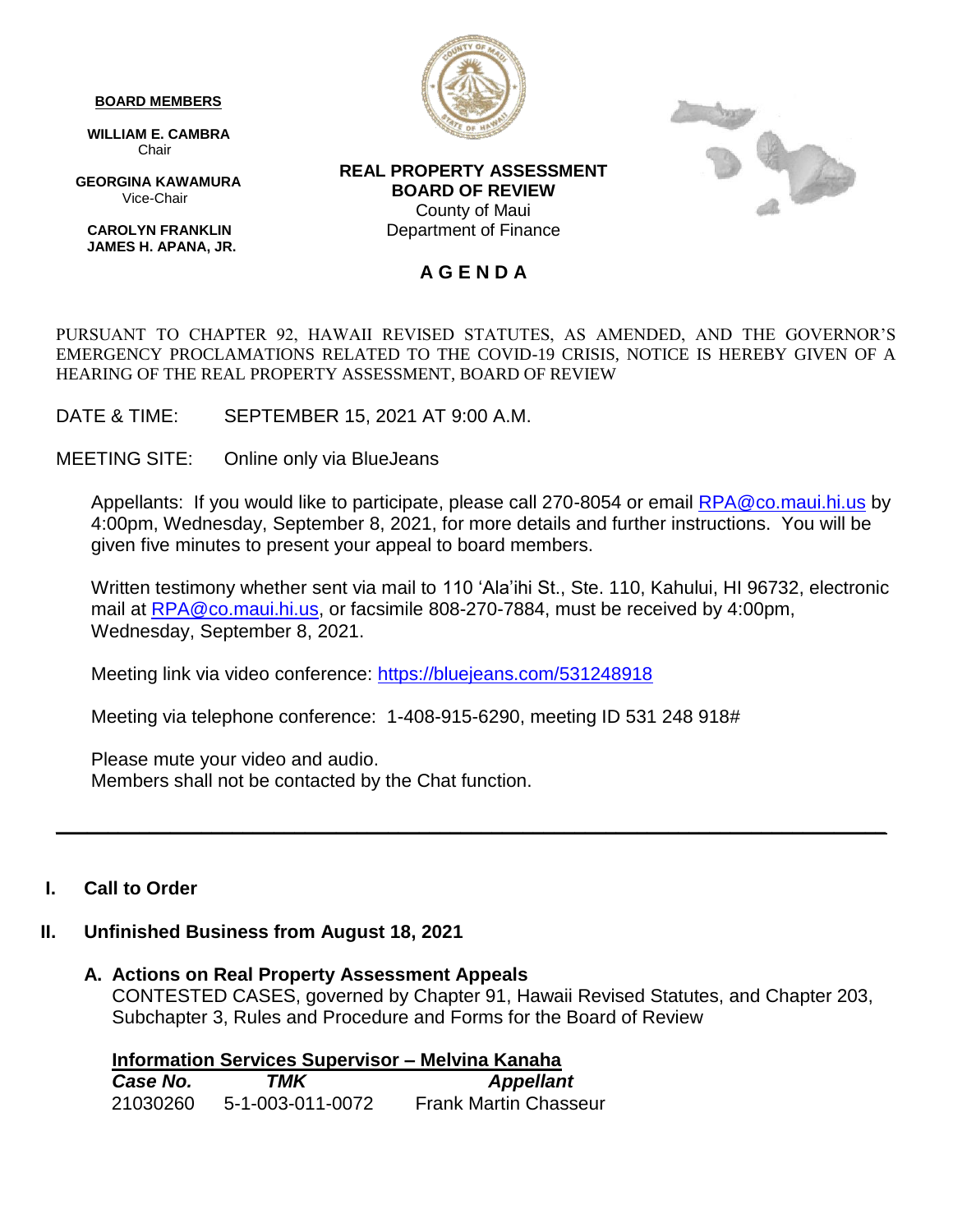## **III. New Business**

# **A. Actions on Real Property Assessment Appeals**

CONTESTED CASES, governed by Chapter 91, Hawaii Revised Statutes, and Chapter 203, Subchapter 3, Rules and Procedure and Forms for the Board of Review

# **Real Property Appraiser – Kimo Kurokawa**

| Case No. | TMK              | <b>Appellant</b>             |
|----------|------------------|------------------------------|
| 21029531 | 2-1-006-011-0000 | William T Sturgis Family Tr  |
| 21029609 | 4-2-001-024-0052 | Cassidy Family 1990 Tr       |
| 21029687 | 4-3-006-013-0017 | David & Natalain Schwartz Tr |
| 21028737 | 4-3-006-013-0028 | Robert A/Lynda C McDowell Tr |
|          |                  |                              |

## **Real Property Appraiser – Dreu DeCastro**

| Case No. | <b>TMK</b>       | <b>Appellant</b>                  |
|----------|------------------|-----------------------------------|
| 21029735 | 2-1-008-127-0000 | A & B Wailea LLC                  |
| 21029736 | 2-1-008-154-0002 | A & B Wailea LLC                  |
| 21030002 | 3-8-001-173-0002 | Host International Inc            |
| 21030015 | 3-8-001-263-0006 | Host International Inc            |
| 21029747 | 3-8-006-070-0000 | Alexander & Baldwin, LLC          |
| 21028772 | 3-8-101-023-0000 | Servco Pacific Inc                |
| 21030262 | 3-8-101-025-0000 | Servco Pacific Inc                |
| 21030263 | 3-8-101-031-0000 | Servco Pacific Inc                |
| 21029295 | 3-8-103-024-0000 | Hui Sunnyside LLC                 |
| 21029294 | 3-8-103-025-0000 | Hui Sunnyside LLC                 |
| 21029795 | 4-3-006-004-0147 | <b>Raymond Pietrosanto</b>        |
| 21028629 | 4-4-001-099-0158 | Hare Family 2008 Trust            |
| 21029662 | 4-5-006-004-0000 | Harry/Jeanette Weinberg Inc       |
| 21030018 | 5-1-010-134-0000 | <b>Molokai Properties Limited</b> |

# **Real Property Appraiser – Tammy Katsutani**

| Case No. | <b>TMK</b>       | <b>Appellant</b>               |
|----------|------------------|--------------------------------|
| 21028765 | 3-8-013-014-0179 | <b>Gary Robert Wilken</b>      |
| 21029769 | 3-8-013-014-0192 | Gerald/Deborah Boden Family Tr |
| 21028881 | 3-8-014-001-0010 | Ronald A Rascia                |
| 21028721 | 3-8-014-015-0003 | <b>Randall Jay Urban Trust</b> |
| 21029523 | 3-8-014-024-0039 | <b>Elit Enterprises LLC</b>    |
| 21029650 | 3-9-001-013-0033 | Indap & Joglekar Family Tr     |
| 21029602 | 3-9-004-023-0011 | <b>Gary Rand Trust</b>         |
| 21029676 | 3-9-004-028-0069 | <b>Ray Family Trust</b>        |
| 21029672 | 3-9-004-028-0074 | <b>Ray Family Trust</b>        |
| 21028634 | 3-9-005-035-0004 | Werner Loving Tr               |
| 21029633 | 3-9-008-009-0001 | <b>Frederick N Beard</b>       |